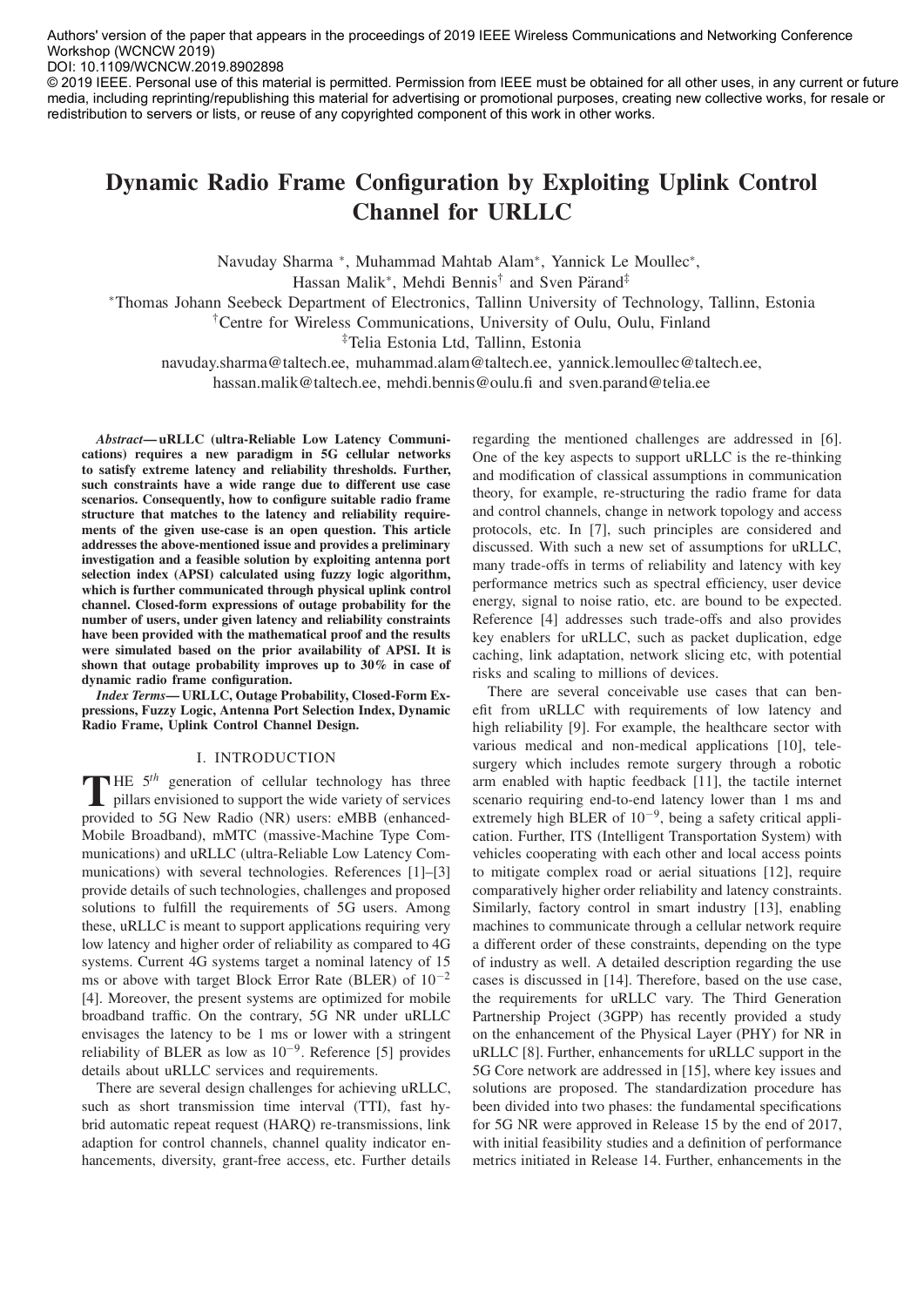| <b>Use Case</b>           | <b>Reliability</b> | Latency                         | Data Packet Size and Traffic Model             |
|---------------------------|--------------------|---------------------------------|------------------------------------------------|
|                           | $( \% )$           |                                 |                                                |
|                           | 99.9999            | 5 ms (end to end latency),      | DL and UL: 100 bytes. FTP model 3 with         |
| Power Distribution        |                    | where 2-3 ms is air interface   | arrival interval 100 ms                        |
|                           |                    | latency                         |                                                |
|                           | 99.999             | 15 ms (end to end latency),     | DL and UL: 250 bytes Periodic and de-          |
|                           |                    | where 6-7 ms air interface la-  | terministic with arrival interval 0.833 ms.    |
|                           |                    | tency                           | Random offset between UEs                      |
| Factory automation        | 99.9999            | 2 ms (end to end latency),      | DL and UL: 32 bytes. Periodic determin-        |
|                           |                    | where 1 ms is the air interface | istic traffic model with data arrival interval |
|                           |                    | latency                         | $2 \text{ ms}$                                 |
|                           | 99.999             | 1 ms (air interface delay) for  | DL and UL: 32 and 200 bytes FTP model          |
| Augmented/Virtual reality |                    | 32 bytes 1 ms and 4 ms (air     | 3. Periodic with different arrival rates       |
|                           |                    | interface delay) for 200 bytes  |                                                |
|                           | 99.9               | 7 ms (air interface delay)      | DL and UL: 4096 and 10 K bytes FTP             |
|                           |                    |                                 | model 3 or periodic with different arrival     |
|                           |                    |                                 | rates                                          |
|                           | 99.999             | 5 ms (end to end latency),      | UL-2.5 Mpbs; Packet size 5220 bytes and        |
| <b>Transport Industry</b> |                    | where 3 ms is the air interface | DL- 1Mbps; Packet size 2083 bytes. Note        |
|                           |                    | latency                         | that the data arrival rate is 60 packets per   |
|                           |                    |                                 | second for periodic traffic model              |
|                           | 99.999             | 10 ms (end to end latency),     | UL and DL-1.1 Mbps; Packet size 1370           |
|                           |                    | where 7ms is the air interface  | bytes. Note that the data arrival rate is      |
|                           |                    | latency                         | 100 packets per second for periodic traffic    |
|                           |                    |                                 | model                                          |

TABLE I: Use Cases for 3GPP Rel-16 NR uRLLC evaluation [8]

specifications will be completed in Release 16 by the end of 2019 and would be submitted to International Telecommunication Union (ITU) by 3GPP [16].

#### II. MOTIVATION AND CONTRIBUTION

The major issue in uRLLC is to meet such stringent latency and reliability requirements, with efficient resource allocation to reduce BLER and round trip time (RTT). To address this issue, uplink control channel design is important [17], to ensure reliable delivery of the scheduling request (SR), resource grant (RG) and channel quality indicator (CQI), to improve reliability and flexible slot structures in the radio frame, in order to reduce the latency. Also, since the number of use case scenarios is high, ensuring the uRLLC constraints for each of them is a challenging issue.

There are only a few contributions to the enhancement of the Physical Uplink Control Channel (PUCCH) for uRLLC, which has been highlighted as one of the key issues under PHY enhancements by 3GPP in Release 16 [8]. In [18], the authors focus on the shortened PUCCH (sPUCCH) based on reducing the TTI, approved by the Radio Access Network (RAN) Work Group 1 in the study item of 3GPP [19]. In sPUCCH design, the number of Single Carrier - Frequency Division Multiple Access (SC-FDMA) symbols are reduced to 2-3. Further, frequency hopping in the same subframe is used to improve reliability, while maintaining the latency constraint. Also, a sequence based sPUCCH structure is proposed to mitigate the lower coverage problem arising from reducing the number of symbols in the TTI. In [20] design methods of various PUCCH formats in NR depending on the number of bits to be transmitted, are presented. Similarly, [21] proposes different types of sPUCCH designs to reduce the number of transmission bits.

However, none of the works in the existing literature address the issue of latency and reliability constraints being dependent on the type of use cases (see Table I for some examples). Therefore, instead of implementing a fixed numerology of a radio frame in NR, a dynamic radio frame structure, based on latency and reliability values, seems a feasible option for uRLLC. To the best of our knowledge, this is the first article to propose this concept and methodology for its implementation via uplink control channel. To enable a dynamic radio frame, we propose to implement an antenna port selection index (APSI), which maps the antenna ports to users in various use cases for allocating different radio frames. Additionally, the outage probability, based on latency and reliability constraints is calculated and simulation results are provided with and without prior APSI information.

The article is organized as follows. Section III provides the fuzzy logic approach to implement a dynamic radio frame to accommodate various use cases with stringent latency and reliability constraints. In Sec. IV, outage probability for the number of users under uRLLC constraints is formulated and simulated with the proofs of the analytical expressions. Finally, the paper is concluded in Sec. V.

# III. SYSTEM MODEL TO OBTAIN DYNAMIC RADIO FRAME CONFIGURATION

To enable dynamic radio frame structure in uRLLC, prior information regarding latency and reliability should be given to the base station to allocate the radio resources based on the user equipment (UE) requirement depending on PUCCH format [20], which further depends on the use case scenario. To accomplish this, three steps have been provided for the proposed algorithm:

• Setting up the UE for use case scenario: Since there are multiple use case scenarios in uRLLC, the UEs under specific use cases should be differentiated. Further, a maximum threshold for the latency =  $\alpha$  and reliability  $= \beta$  should be defined for the UEs.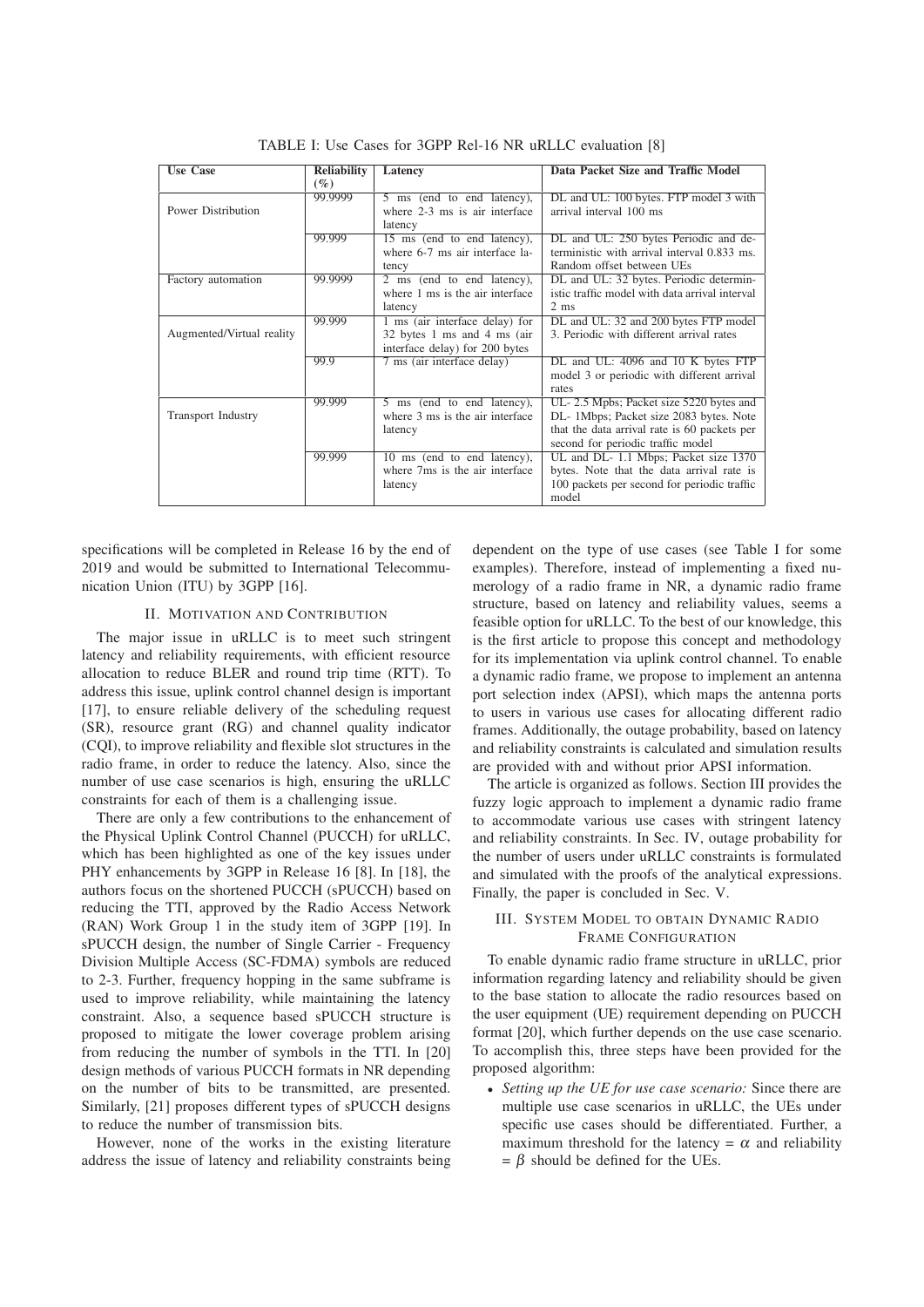

Fig. 1: System Model for obtaining Dynamic Radio Frame Configuration from APSI transmitted by UE in the uplink via physical uplink control channel.

- Fuzzy Logic Operation: The fuzzy logic approach is implemented to obtain the APSI for the UEs under different use cases, as shown in Fig. 1. Antenna ports are logical entities transmitting one resource grid. Multiple antenna ports can be supported by a physical antenna, depending on the reference signal configuration in the cell [22]. Here, fuzzy logic is deemed as the best probable approach to develop the system model since precise boundaries for the latency and reliability requirements are too rigid for some use cases like telesurgery and also are not available yet for many other use cases. In fuzzy operation, latency and reliability are given as inputs to the Mamdani-based [23] fuzzy inference system and APSI is obtained as the output. Later, membership functions to perform fuzzy calculations have been assumed for latency and reliability as Gaussian as shown in Fig. 2, classifying them from lowest to highest, due to unavailability of the training data and measurement campaigns for uRLLC and to enable smooth variation of the constraints. However, a triangular membership function was preferred for APSI to obtain an independent and identically distributed index. Additionally, nine rules have been defined in the Mamdani system to obtain the APSI, based on the structure: "If latency is alpha and reliability is  $\beta$ the APSI is  $\gamma$ ." Table II defines the rules implemented accordingly. Lastly, the fuzzy sets of data were defuzzified using centroid method and the APSI information was obtained, from latency and reliability constraits, as shown in Fig. 3.
- Dynamic Radio Frame Configuration: The prior APSI information obtained is transmitted to the base station via uplink control channel. The base station dynamically

TABLE II: Implemented rules for fuzzy inference system

| Latency $(\alpha)$ | Reliability $(\beta)$ | $\overline{APSI}(\gamma)$ |
|--------------------|-----------------------|---------------------------|
| low                | low                   | index A                   |
| low                | medium                | index B                   |
| low                | high                  | index C                   |
| medium             | low                   | index D                   |
| medium             | medium                | index E                   |
| medium             | high                  | index F                   |
| high               | low                   | index G                   |
| high               | medium                | index H                   |
| high               | high                  | index I                   |

configures the radio frame by allocating the UEs to the desired radio frame for the downlink transmission, which is pre-configured on the antenna port of the base station for different use cases.

Fig. 1 shows the system model enabling above defined procedures. The proposed approach should have better results since each antenna port is presumed to have a dedicated radio frame to provide a service for a specific use case.

### IV. OUTAGE PROBABILITY UNDER LATENCY AND RELIABILITY CONSTRAINTS

In this section, we provide the outage probability  $P_{out}$ for the number of users in outage, given the latency and reliability constraints in different use case scenarios. Here, two expressions of  $P_{out}$  are provided, whose proofs are available in a later section. Firstly, the expression without prior APSI index information is given as

$$
P_{out}(\alpha, \beta) = 1 - P(X_A < \alpha, X_B > \beta) \tag{1}
$$

where,  $X_A$  and  $X_B$  are random variables denoting latency and reliability, respectively. Thresholds *i.e.*,  $\alpha$  for latency and  $\beta$ for reliability are provided, which can vary depending on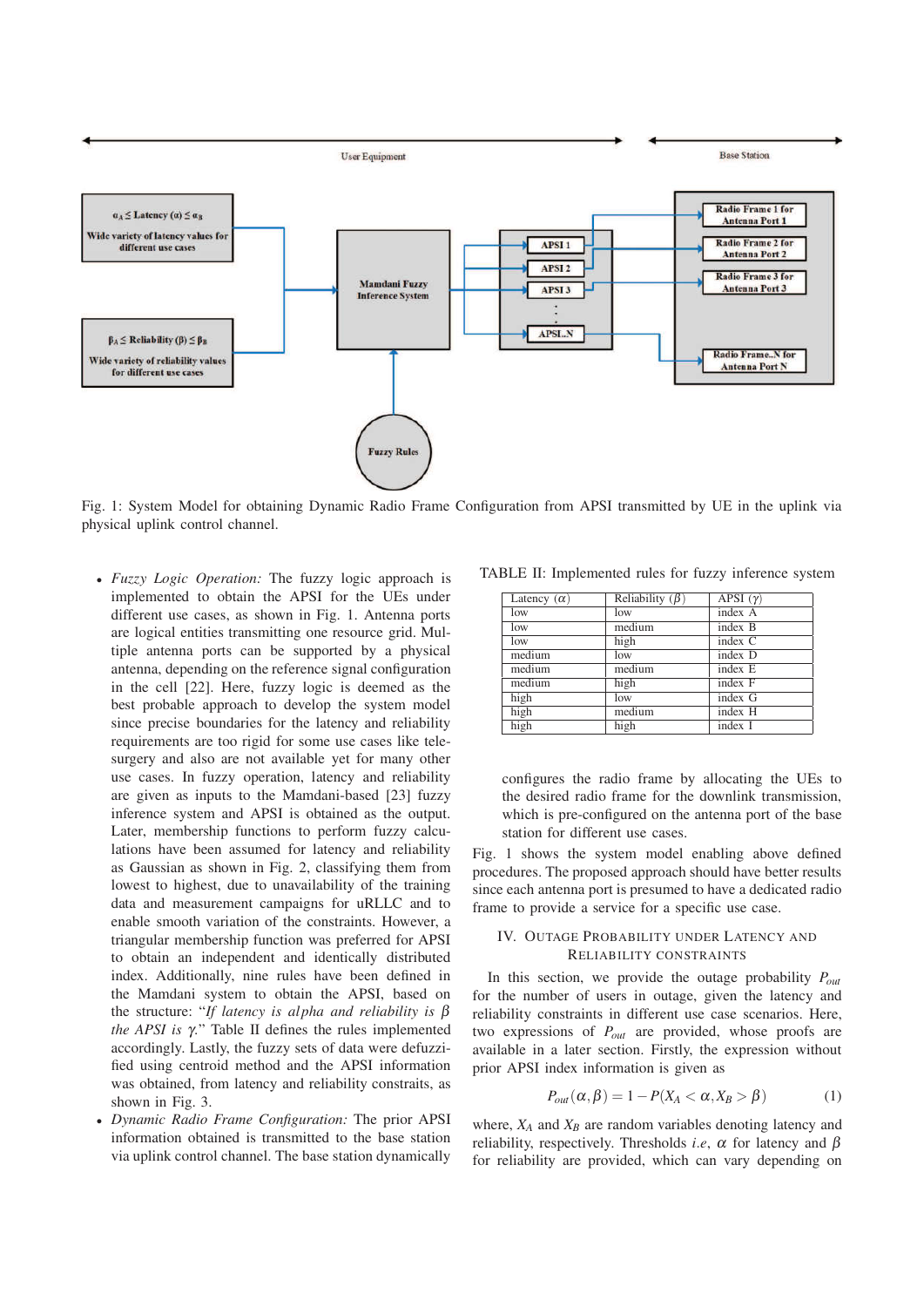

Fig. 2: Membership functions for latency, reliability and APSI in fuzzy inference system.



Fig. 3: APSI allocation based on latency and reliability constraints.

the use case scenario;  $erf$  is the error function.  $P(X_A \leq$  $\alpha$ ,  $X_B > \beta$ ) represents the joint probability when latency and reliability are under specific thresholds. After analytical formulation, the final expression for  $P_{out}$  is given in Eq. (2) as

$$
P_{out}(\alpha_A, \beta_A, \beta_B) = 1 - \left[\frac{1}{2}erf\left(\frac{\alpha_A}{\sqrt{2}}\right)\left[\frac{1}{2}erf\left(\frac{\beta_B}{\sqrt{2}}\right) - \frac{1}{2}erf\left(\frac{\beta_A}{\sqrt{2}}\right)\right]\right]
$$
(2)

where,  $\alpha_A$ ,  $\beta_A$  and  $\beta_B$  are the lower and upper limits of latency and reliability, respectively, for a given use case.

From Eq. (1) and (2),  $P_{out}$  depends on latency and reliability thresholds, when APSI index information is not available. Further,  $P_{out}$  with known APSI information, is given as

$$
P_{out}(\alpha, \beta) = 1 - P(X_{A|\gamma = y} < \alpha, X_{B|\gamma = y} > \beta) \tag{3}
$$

where,  $\gamma$  represents APSI. The expression  $P(X_{A|\gamma=y}$  <  $\alpha$ ,  $X_{B|\gamma=\gamma} > \beta$ ) denotes the conditional probability that latency and reliability are under desired thresholds, given that  $\gamma$  is provided as y. After mathematical analysis, the desired expression is obtained as

$$
P_{out}(\alpha_A, \beta_A, \beta_B) = 1 - \left[\frac{\pi}{2} erf\left(\frac{\alpha_A}{\sqrt{2}}\right) \sqrt{\frac{\pi}{2}} erf\left(\frac{X_A}{\sqrt{2}}\right) \right]
$$
  

$$
\left[\frac{1}{2} erf\left(\frac{\beta_B}{\sqrt{2}}\right) - \frac{1}{2} erf\left(\frac{\beta_A}{\sqrt{2}}\right)\right] \sqrt{\frac{\pi}{2}} erf\left(\frac{X_B}{\sqrt{2}}\right)
$$
 (4)

where  $erfi$  is the imaginary error function. The outage probability, i.e, the probability of users not satisfying the constraints of latency and reliability are shown in Fig. 4. Here, it can be observed that a generally significant improvement in outage can be obtained if prior APSI is known. We consider to exploit uplink control channel which can communicate APSI to the base station in order to execute dynamic radio frame configuration.

It is observed that the improvement in outage is less significant at lower latency values, however, we are still able to get about 15% gain closer to 0ms and 20% at 1ms. It can be noticed that as the latency constraint is relaxed, more significant improvement can be observed and maximum gain achieved can be up to 30% . A similar graph was obtained with reliability as constraint, since it was statistically modeled, as seen in the proofs.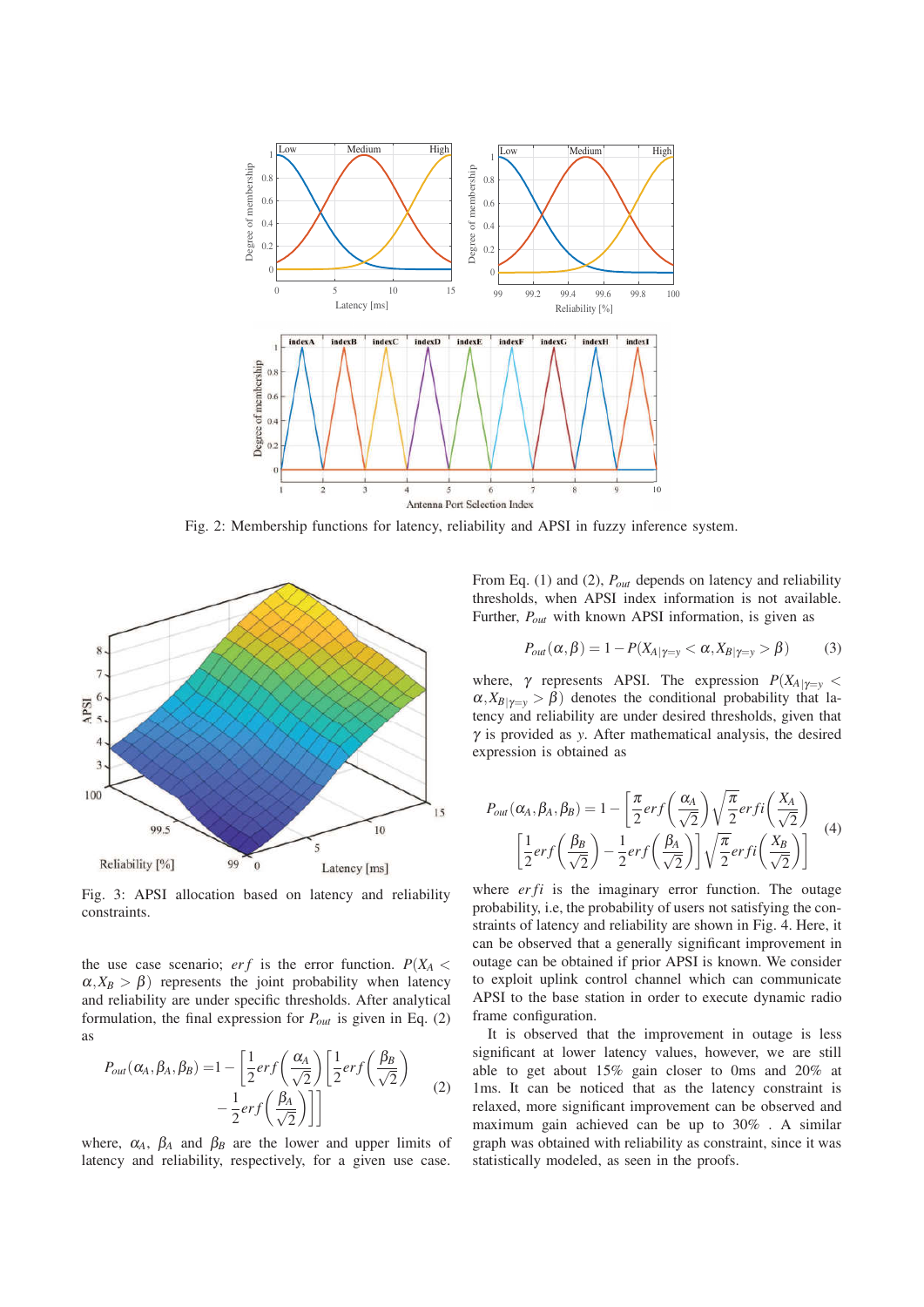

Fig. 4: Outage Probability for number of users with latency and reliability, with or without prior APSI information

### A. Proof for Outage Probability when APSI is unknown

The random variables  $X_A$  and  $X_B$  are assumed to have a normal distribution with mean  $\mu$  and standard deviation  $\sigma$ , since presently no measurement campaigns exist for uRLLC use case cases to obtain statistical distributions. Therefore,

$$
X_A, X_B \sim \frac{1}{\sqrt{2\pi\sigma^2}} exp - \frac{(X_{A,B} - \mu)^2}{2\sigma^2}
$$

For zero mean and unity standard deviation to achieve simplification, the joint probability distribution in Eq. (1) can be written as

$$
P_{out}(\alpha, \beta) = 1 - \int_0^{\alpha_A} \int_{\beta_A}^{\beta_B} \frac{1}{\sqrt{2\pi}} exp\left(\frac{-X_A^2}{2}\right) \cdot \frac{1}{\sqrt{2\pi}} exp\left(\frac{-X_B^2}{2}\right) dX_A dX_B
$$

The limits of latency are taken as  $(0, \alpha_A)$  with the lower limit as the ideal value, although it is impossible but near to zero values are expected in tactile internet use cases. The reliability limits  $(\beta_A, \beta_B)$  are well justified variables to be used in different use case scenarios. From the definition of the error function

$$
erf(z) = \frac{2}{\sqrt{\pi}} \int_0^z exp(-t^2) dt,
$$
\n(5)

 $P_{out}(\alpha, \beta)$  can be written as

$$
P_{out}(\alpha, \beta) = 1 - \int_0^{\alpha_A} \frac{1}{\sqrt{2\pi}} exp\left(\frac{-X_A^2}{2}\right) dX_A.
$$

$$
\left[\int_0^{\beta_B} \frac{1}{\sqrt{2\pi}} exp\left(\frac{-X_B^2}{2}\right) - \int_0^{\beta_A} \frac{1}{\sqrt{2\pi}} exp\left(\frac{-X_B^2}{2}\right) \right] dX_B
$$

From Eq. (5),  $P_{out}(\alpha, \beta)$  can be written in the form of an error function as Eq. (2) with substituting

$$
\int_0^z \frac{1}{\sqrt{2\pi}} \exp\left(\frac{-x^2}{2}\right) dx = \frac{1}{2} erf\left(\frac{z}{\sqrt{2}}\right)
$$

Further, for obtaining Eq. (4), Eq. (3) has to be taken into account. Here, we assume a uniform distribution for APSI, since probability to allocate the index based on reliability and latency of different use cases is considered to be the same. This implies that probability of  $\gamma$  is defined as,

$$
P(\gamma) \sim \begin{cases} 0 & \text{for} & \gamma < c \\ \frac{1}{b-a} & \text{for} & c \le \gamma \le d \\ 0 & \text{for} & \gamma > d \end{cases}
$$

#### B. Proof of Outage Probability with known APSI

First obtaining the conditional probability that latency is less than the provided threshold with available index, in Eq. (3) as,

$$
P(X_{A|{\gamma}=\mathrm{y}}<\alpha)=\frac{P_{X_A,\gamma}(\alpha_A,\mathrm{y})}{P_Y(\mathrm{y})}
$$

where  $P_{X_A, \gamma}(\alpha_A, y)$  is the joint distribution of  $X_A$  and  $\gamma$  and  $P_Y(y)$  is the marginal distribution of  $X_A$ .

$$
\Rightarrow P(X_{A|\gamma=y} < \alpha) = \frac{\int_{c}^{d} \int_{0}^{\alpha_{A}} \frac{1}{\sqrt{2\pi}} exp\left(\frac{-X_{A}^{2}}{2}\right) \frac{1}{b-a} dX_{A} d\gamma}{\int_{c}^{d} \frac{1}{\sqrt{2\pi}} exp\left(\frac{-X_{A}^{2}}{2}\right) \frac{1}{b-a} d\gamma}
$$
\n
$$
\therefore P(X_{A|\gamma=y} < \alpha) = \frac{\frac{\pi}{\sqrt{2}} erf\left(\frac{\alpha_{A}}{\sqrt{2}}\right)}{exp\left(\frac{-X_{A}^{2}}{2}\right)}
$$

Similarly, the conditional probability for reliability is obtained as follows:

$$
P(X_{B|Y=y} > \beta) = \frac{P_{X_B,\gamma}(\beta_A, \beta_B, y)}{P_Y(y)}
$$

where,  $P_{X_B, \gamma}(\beta_A, \beta_B, y)$  is the joint probability distribution of  $X_B$  and  $\gamma$  and  $P_Y(y)$  is the marginal distribution of  $X_A$ .